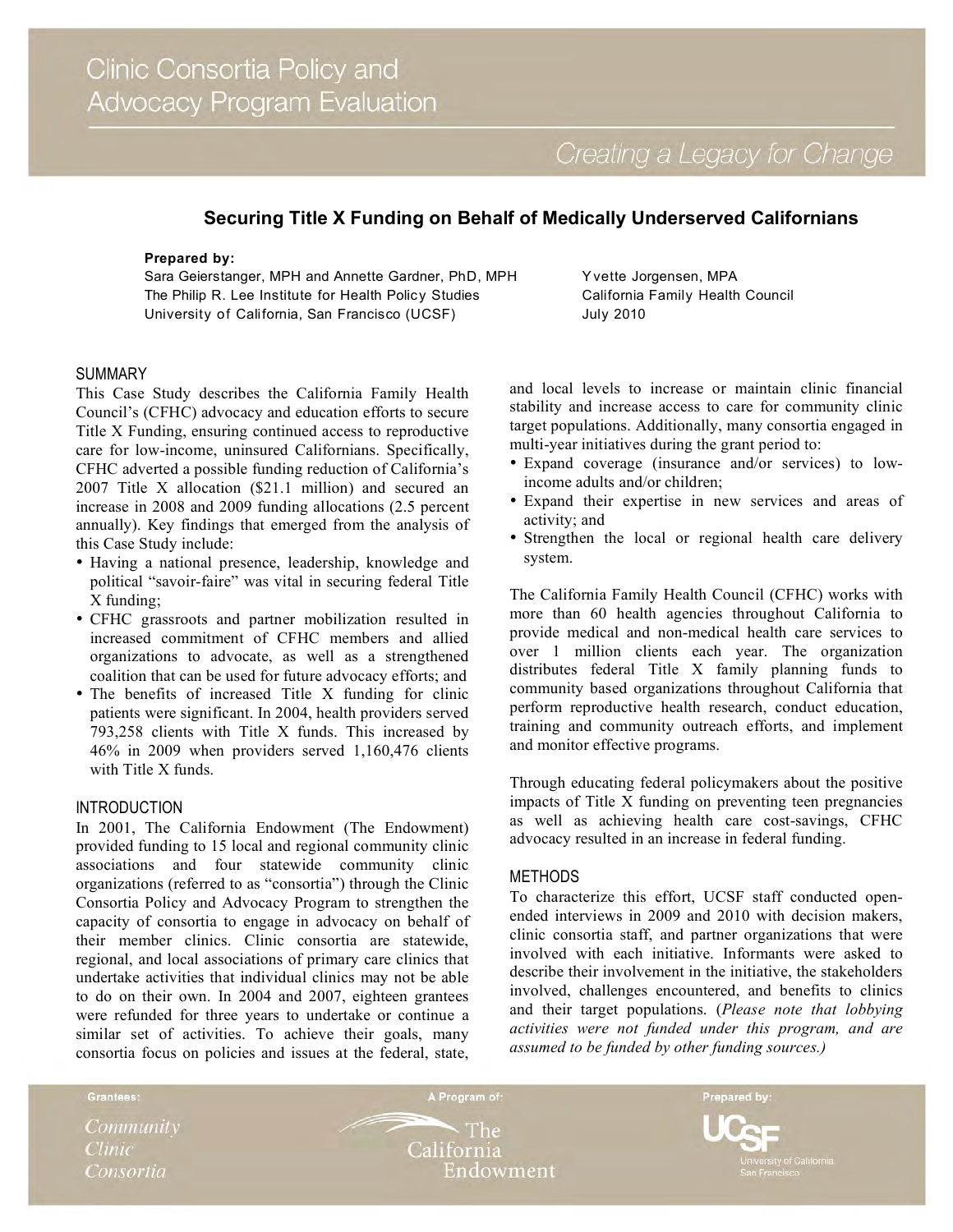#### FINDINGS

## ISSUE: PRESERVING SERVICES

Title X of the 1970 Public Health Service Act provides federal funding for comprehensive and high quality family planning services and other preventive health care to lowincome or uninsured individuals who may otherwise lack access to health care. Nearly all of California's Title X funds are dispersed to clinics through CFHC, which distributes the funds to community agencies serving lowincome communities, and also provides those agencies with technical assistance, training and financial services. Title X funds are granted to clinics primarily for family planning services, including contraceptive methods, treatment of STD's (sexually transmitted diseases), preventive services such as screening for breast and cervical cancer, pregnancy tests and counseling, and education programs.

In 2007, Title X provided a fraction of the resources needed to pay for family planning services. The increased costs of care were forcing clinics to limit service hours, close clinics, and/or reduce choices of contraceptive methods. Moreover, after years of flat lined budgets, the Bush Administration actually proposed cutting Title X funding in 2007.

## PROMISING SOLUTION: ADVOCACY FOR TITLE X

In 2007, CFHC's Public Policy Department launched a multi-pronged advocacy campaign to maintain Title X funding. Specifically, CFHC developed educational messages and materials speaking to the benefits of Title X funding. It argued that publicly supported family planning services prevent 1.94 million unintended pregnancies, including almost 400,000 teen pregnancies, each year. These pregnancies result nationally in 860,000 unintended births, 810,000 abortions and 270,000 miscarriages (1). Moreover, every dollar invested in helping women avoid unwanted pregnancies saves \$4.02 in Medicaid expenditures that otherwise would have been needed for pregnancy-related care (2).

### MAJOR MILESTONES

Although CFHC is a statewide association, it directed most of its education activities at the federal level. CFHC and clinic staff held numerous meetings with national policymakers, including key Congressional leaders in their district offices to describe the benefits of Title X. They emphasized that Americans have overwhelmingly voiced their support for government funding for programs that provide low-income women with a method of contraception, including 73% of Republican voters, 91% of ticket-splitters and 94% of Democratic voters (3). In addition, CFHC asked clinics to contact their U.S. Senators and Representatives.

CFHC was very aggressive in getting the message out. It crafted key messages and materials and distributed Title X brochures, advocacy postcards, petitions, and posters at Title X Regional Meetings, community events and to coalition partners.

As a result of these efforts, the Office of Population Affairs maintained Title X funding in 2007 (\$283 million nationally) and increased it in 2008, 2009 and 2010 by 3 percent. **(Figure 1**) California was able to secure their full allocation of Title X funding or \$21.1 million dollars in 2007. California's share of Title X funding increased by 2.5 percent in 2008.

| Figure 1. Congressional Appropriations for Title X |  |  |  |
|----------------------------------------------------|--|--|--|
|                                                    |  |  |  |

|      | <b>National</b>        | % Change from        |  |  |  |
|------|------------------------|----------------------|--|--|--|
|      | <b>Title X Funding</b> | <b>Previous Year</b> |  |  |  |
| 2010 | \$317.5 million        | 3%                   |  |  |  |
| 2009 | \$307.5 million        | 3%                   |  |  |  |
| 2008 | \$300 million          | 3%                   |  |  |  |
| 2007 | \$283 million          | $0\%$                |  |  |  |
| 2006 | \$283 million          | $-1\%$               |  |  |  |
| 2005 | \$286 million          | 3%                   |  |  |  |

*Partnerships and Coalitions:* Throughout these efforts, CFHC partnered not only with its state and federal policymakers and its own member clinics, but also with numerous state and federal advocacy organizations. For example, in June 2007, CFHC organized a Legislative Briefing for new Federal Legislative Staffers on family planning and Title X funding in conjunction with the National Family Planning and Reproductive Health Association and Family Planning Councils of America. The objective was to educate new staffers on Title X, family planning, and related healthcare issues to take back to their respective bosses/federal legislators.

*National Partner Perspective*: CFHC is a "go to" partner. It is the first one we call because it has a tremendous knowledge base and absolute dedication to the population served by Title X. CFHC is deeply in touch with what is going on. It has tremendous knowledge and understands the politics at the national level. This insight is invaluable when trying to mobilize people. *National Family Planning and Reproductive Health Association*

At the state level, CFHC worked closely with the Planned Parenthood Education Fund to clarify for policymakers the vital connection between and need for both Family PACT (Planning, Access, Care and Treatment) and Title X funding sources.

*State Partner Perspective*: As a statewide organization that solely focuses on family planning services, CFHC has a reputable image as a key player. They create partnerships with other organizations and advocate on behalf of California. *California School Health Centers Association* 

*Overcoming Challenges:* Some federal policymakers suggested that Title X funding should be reduced or cut in California because the state receives both Title X and Family PACT funding. The latter is a fee-for-service funding stream that reimburses family planning services to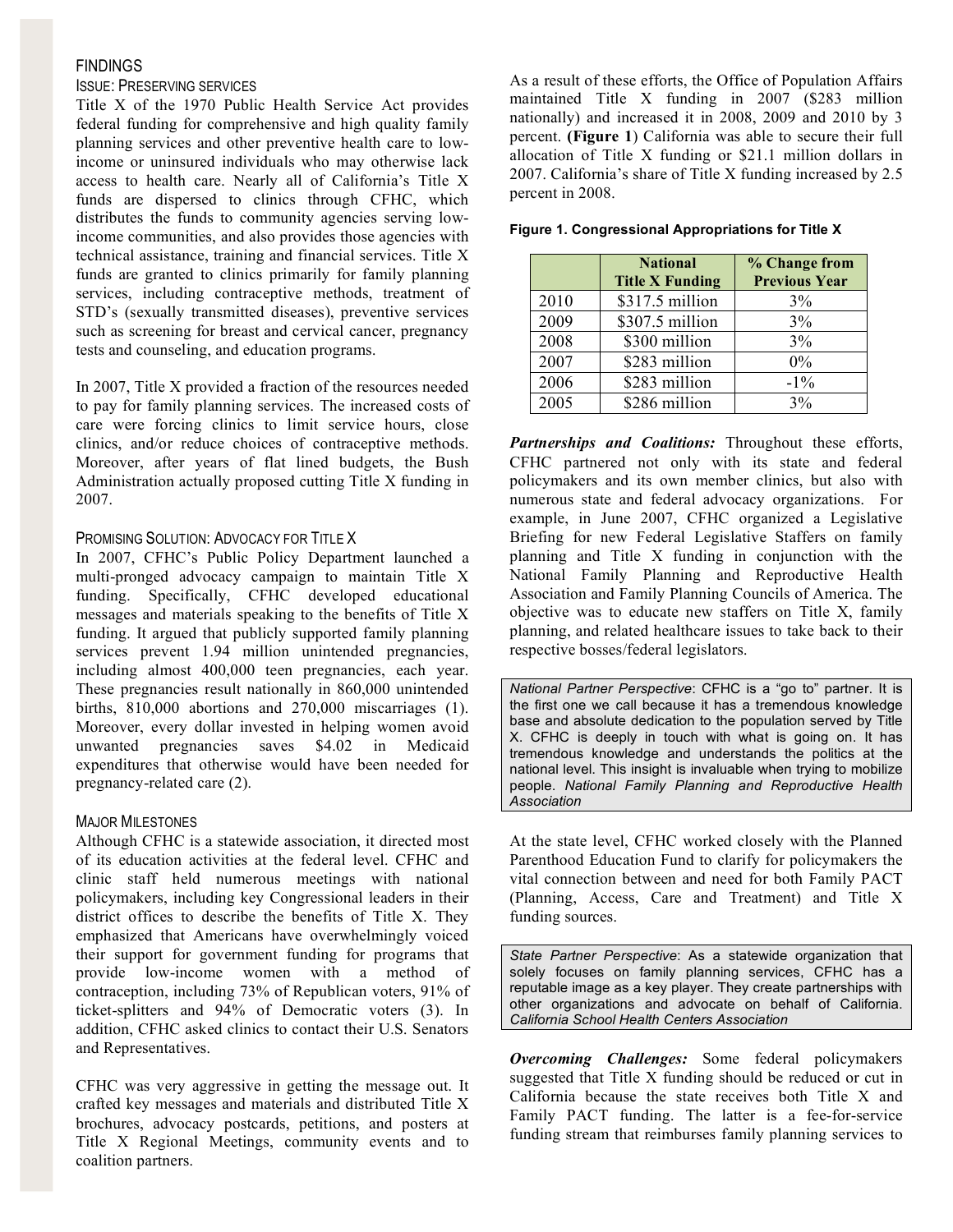low-income men and women. Initially funded only by the state, California received a Medicaid Section 1115 Waiver in 1999, enabling Family PACT to receive federal matching funds. In response, CFHC demonstrated that Title X provides clinics with the ability to pay for services and activities not covered under Medicaid, such as expanded counseling and outreach. Title X funding fills the gap left by inadequate Medicaid reimbursement and it pays for individuals ineligible for Medicaid coverage.

### ACCOMPLISHMENTS AND BENEFITS

CHFC was able to achieve an important policy "win" on behalf of member clinics under very challenging conditions, Using the grant Logic Model, the short and long-term outcomes of CFHC's efforts to maintain and increase title X funding include:

*Increased grantee capacity in policy advocacy:* CFHC strengthened its coalition of advocacy partners, both at the clinic level as well at the agency level. Before the budget crisis of 2007, CFHC had found it challenging to engage these partners in budget advocacy because the federal funding process is relatively complicated and it takes a long time to secure wins. However, the threats to Title X funding made their clinic and agency allies aware of the importance of this advocacy work. As a result, this strengthened coalition of partners can be called upon for future advocacy efforts.

*Increased policymaker awareness of safety net and clinic policy issues:* Policymakers became much more aware of the vital need for Title X funding through CFHC's efforts. For example, CFHC provided training and information on the threat the Title X funding for clinic staff to use at local meetings with their Congressional leaders. Second, federal policymakers often call upon CFHC to help with gathering patient stories, such as the potential impact of the proposed conscience clause regulations.

*Increased policymaker support of safety net and clinic policy issues:* As shown in **Figure 1**, Congressional support for Title X is evidenced by increases in its appropriations. In 2007, Congress voted to maintain Title X funds despite suggestions to cut it, and then it actually increased Title X funding by 3% in 2008 and 2009.

*Strengthened clinic operations:* Securing Title X funding for California ensured that clinics could expand counseling and outreach services, as well as clinic staff training. It filled the gap left by inadequate Medicaid reimbursement and provided clinics with funding to serve individuals ineligible for Medicaid coverage.

*Member Clinic Perspective:* CFHC provides organization and one voice for California clinics. As the only Title X agency north of Butte County, we depend on the advocacy work of CFHC. We can't afford to do the kind of advocacy work needed to maintain our funding. No other organization can represent the potpourri of providers representing family planning, women's health, and a range of geographic areas. That we can be represented by such an umbrella organization representing all the Title X clinics is incredibly important. *Women's Health Specialists of Northern California*

### *Increased services for the underserved and uninsured*:

Title X funds support low- to moderate-income men and women who are uninsured or underinsured. Each year, Title X providers are able to serve more Californians at a lower cost per user rate. In 2004, clinics served 793,258 clients with Title X funds. This increased by 46% in 2009 when providers served 1,160,476 clients with Title X funds (4).

*Improved health outcomes for targeted communities and populations*: There is strong evidence that increased funding for family planning services positively contributes to community health status. For example, births to teen mothers in California reached a record low in 2008: approximately 35 babies were born that year for every 1,000 teen females, nearly two fewer babies than the 2007 rate. The falling state birth rate contrasts with the national rate, which has been on the rise in recent years. According to the Office of Family Planning in California's Department of Health Services, these changes can be attributed to teen-pregnancy prevention efforts, including family planning programs, comprehensive sex education and reproductive health services, of which Title X plays a key role.

### FACTORS FOR SUCCESS

CFHC's advocacy activities helped to build understanding and awareness of the importance of Title X funding among national decision makers. It informed the legislative process at all levels of government, engaged key stakeholders, and mobilized its member clinics. As a clearinghouse of information about the importance of Title X funding, CFHC was also able to mobilize member clinics to serve as effective advocates. Through its internal research, savvy knowledge of the policy process, strong relationships with policymakers, and reputation as smart and dedicated health advocates, CFHC was able to secure funding and administrative wins to ensure and expand access to family planning and other key reproductive health services in California.

#### LESSONS LEARNED

The primary lesson learned through this experience is the importance of building and maintaining relationships with key decision makers. It is important to demonstrate in-depth policy and programmatic knowledge, and relentlessly work to ensure that the message is conveyed